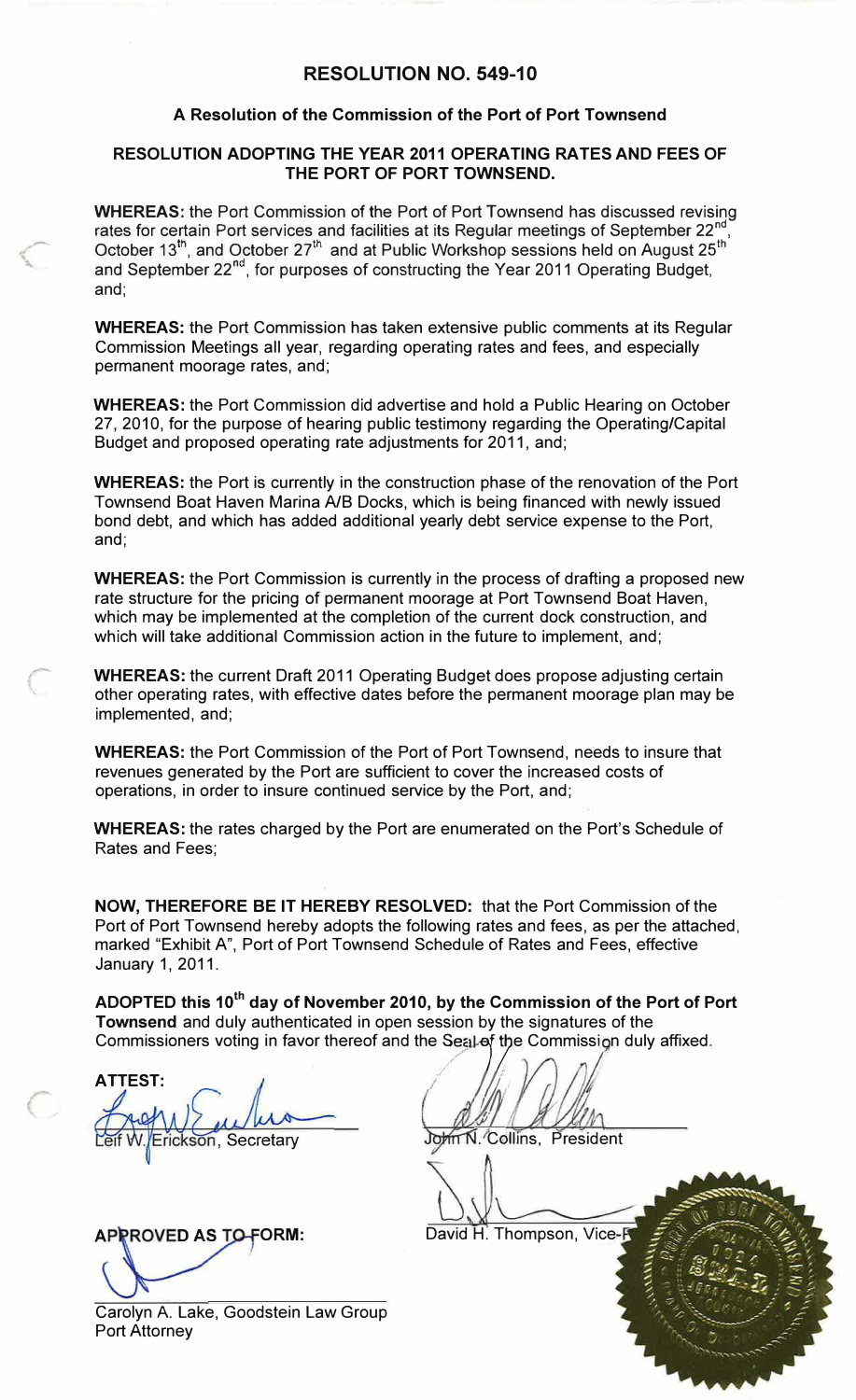| PTBH - BOAT YARD - JCIA                                      |                    |                                                                                       |
|--------------------------------------------------------------|--------------------|---------------------------------------------------------------------------------------|
| <b>Schedule of Rates and Fees - PROPOSED January 1, 2011</b> |                    |                                                                                       |
|                                                              |                    | MOORAGE RATE IS BASED ON OVERALL LENGTH OR SLIP LENGTH, WHICHEVER IS GREATER.         |
| $\mathbf{\$}$<br><b>NIGHTLY MOORAGE</b>                      |                    | 1.00 Ft/night                                                                         |
| <b>Marine Trades customers</b>                               | S                  | .50 Ft/night (Monday-Thursday, while boat is being                                    |
| worked on by a marine trade - space available basis)         |                    |                                                                                       |
| <b>Yacht Club Reciprocal</b>                                 | $\mathbf S$        | .50 Ft/night                                                                          |
|                                                              |                    | $1st$ boat daily to register to PTYC Reciprocal Account $9/1 - 5/31$ (1 night limit)  |
|                                                              |                    | $1st$ 2 boats daily to register to PTYC Reciprocal Account 6/1 – 8/31 (1 night limit) |
| <b>TEMPORARY TIE UP</b> (up to 4 hours)                      |                    | \$5.00                                                                                |
| <b>NIGHTLY ELECTRIC</b>                                      |                    | \$3.00<br>Over 55' Feet \$5.00                                                        |
| PERMANENT MOORAGE 20'                                        |                    | \$ 5.72 Ft/mo*                                                                        |
| 25"                                                          |                    | $$5.89$ Ft/mo*                                                                        |
| $30' - 35'$                                                  |                    | $$6.24 \text{ Ft/mol}^*$$                                                             |
| $40^{\circ} - 45^{\circ}$                                    |                    | $$6.62$ Ft/mo*                                                                        |
| $50^{\circ}$                                                 |                    | \$ 7.01 Ft/mo*                                                                        |
| $53'$ to $60'$                                               |                    | \$7.45 Ft/mo*                                                                         |
| $61'$ to $70'$                                               |                    | \$7.89 Ft/mo*                                                                         |
| $71'$ to 90'                                                 |                    | \$ 8.36 Ft/mo*                                                                        |
| $91'$ to $110'$                                              |                    | \$ 8.87 Ft/mo*                                                                        |
| $111'$ to $130'$                                             |                    | \$9.40 Ft/mo*                                                                         |
| <b>Active Commercial Fishing</b>                             |                    | \$ 5.41 Ft/mo*                                                                        |
| <b>Limited Access</b>                                        |                    | \$4.69 Ft/mo*                                                                         |
| Undesirable                                                  | \$                 | $3.09$ Ft/mo*                                                                         |
| <b>Business/Limited Access</b>                               |                    | Same as permanent rate per ft/month                                                   |
| Over-wide Vessels                                            |                    | Vessel length $+50\%$ of beam X Established Rate                                      |
| <b>Liveaboard Fee</b>                                        |                    | $$65.00$ per month*                                                                   |
| <b>Environmental Fee</b>                                     | \$                 | 5.00 per month                                                                        |
| Metered Electric/base fee                                    | $\mathbf{\hat{S}}$ | 8.25 per month + KWH's Used                                                           |
| <b>Moorage Guest Monthly (Ask about availability)</b>        |                    |                                                                                       |

#### $25^\circ$ \$7.37 Ft/mo\* winter  $$10.21$  Ft/mo\* summer \$10.80 Ft/mo\* summer  $30' - 39'$ \$7.81 Ft/mo\* winter  $$11.46$  Ft/mo\* summer  $40^{\circ} - 49^{\circ}$  $$8.28$  Ft/mo\* winter \$12.14 Ft/mo\* summer \$8.78 Ft/mo\* winter  $50^{\circ} - 52^{\circ}$  $53' - 60'$ \$9.31 Ft/mo\* winter \$12.89 Ft/mo\* summer  $61' - 70'$ \$9.87 Ft/mo\* winter  $$13.66$  Ft/mo\* summer \$14.47 Ft/mo\* summer  $71' - 90'$ \$10.45 Ft/mo\* winter  $91' - 110'$ \$11.08 Ft/mo\* winter \$15.35 Ft/mo\* summer  $111' - 130'$  $$16.28$  Ft/mo\* summer

 $$11.76$  Ft/mo\* winter

\*12.84% WA State Leasehold Excise Tax assessed in addition to Port charges for stays of 30 days or more.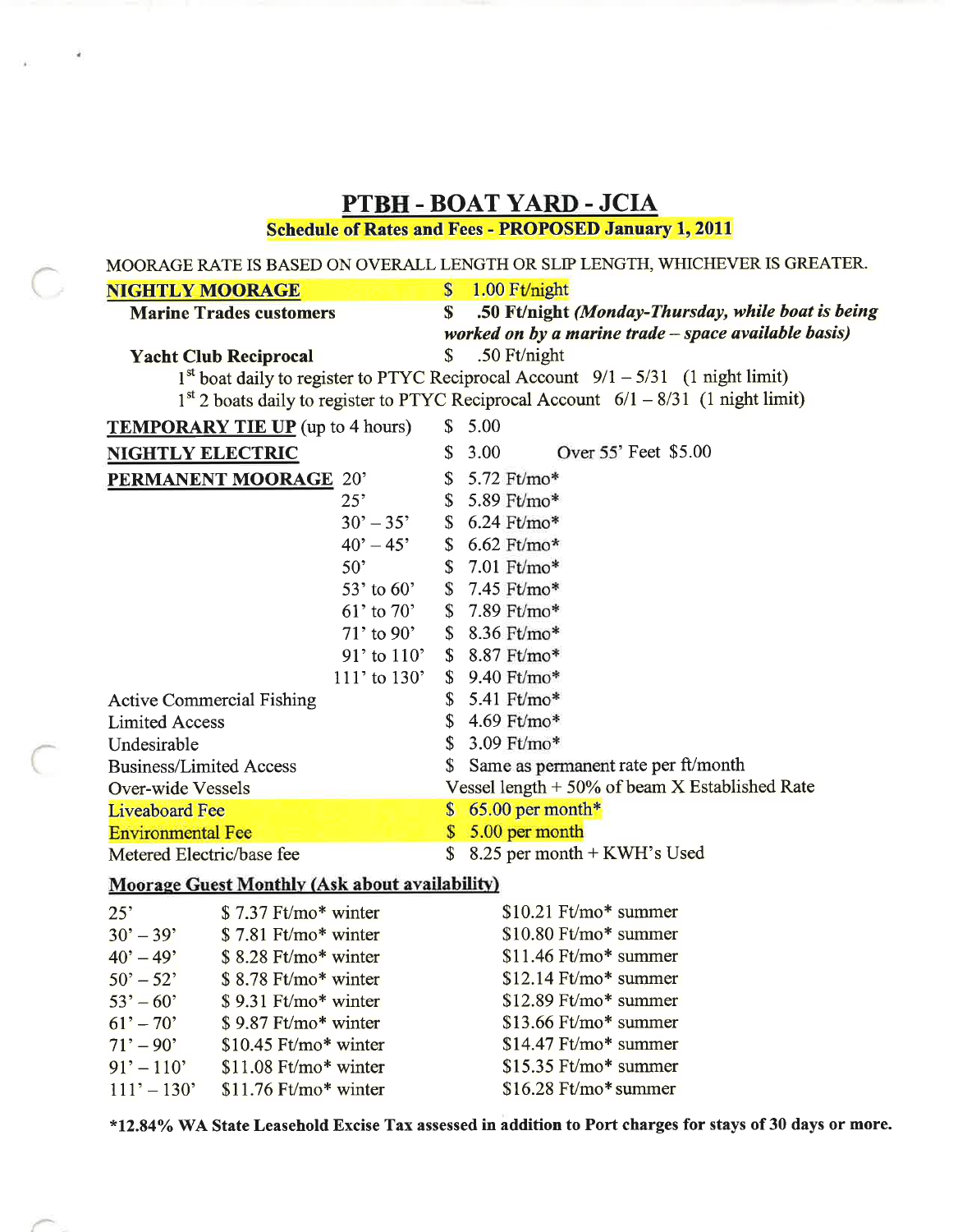| Hoist - 70 Ton (Based on Hull length)                       |      |                                             |  |
|-------------------------------------------------------------|------|---------------------------------------------|--|
| $0' - 24'$                                                  |      | \$124.00 ROUND TRIP                         |  |
| $25' - 40'$                                                 |      | \$124.00 ROUND TRIP                         |  |
|                                                             | Plus | $9.65$ /Ft. over 24'                        |  |
| Over 40'                                                    |      | \$278.40                                    |  |
|                                                             | Plus | 11.00/Ft. over $40'$                        |  |
| Minimum Hoist Charge                                        |      | \$90.00                                     |  |
| Inspection Hoist/Minimum (or $40\%$ of R/T)                 |      | \$90.00 Minimum                             |  |
| Hang-over night 25% with R/T hoist OR 75% without R/T hoist |      |                                             |  |
| Washdown Fee (30 min. owners use of washdown) \$            |      | $1.35$ per ft.                              |  |
| Delay of Lift                                               |      | 2.00 per minute<br>S                        |  |
| After Hours Overtime                                        |      | \$150.00 per hour (with $2 \text{ staff}$ ) |  |
| Call in (minimum 2 hours)                                   |      | \$150.00 per hour (with 2 staff)            |  |
| Extra Washdown                                              |      | 1.00 per minute<br>S                        |  |
| Environmental Fee (Per month OR Haul-out)                   |      | \$15.00                                     |  |
| Equipment Charge (One hour min.)                            |      | \$225.00/hour                               |  |

# WA State Sales Tax applicable to all service fees utilizing Port equipment with a Port Operator.

# **STORAGE** (Length Overall)

Õ

| Daily / Monthly - $1 - 29$ days<br>\$    | .50 per $ft./day$                             |
|------------------------------------------|-----------------------------------------------|
| Daily / Monthly - 30 days and over<br>\$ | .42 per ft./day* (Special – discounted $20\%$ |
|                                          | thru $6/30/10$ , so rate is \$.34 per ft/day) |
| Inactive - Long-term Storage Yard        | 5.75 ft/month*                                |
| <b>Dolly Rental</b>                      | $$45.00$ per week*                            |
| Trailer/Boat on Trailer                  | $6.00$ per ft./month*                         |
| \$<br><b>Mast Storage</b>                | .75 X 5 per ft./month*                        |
| \$<br>Miscellaneous Storage              | .75 per sq. ft./month*                        |
| Electrical / 220                         | 5.00 per day                                  |
| <b>Liveaboard Fee</b>                    | $$65.00$ per month*                           |
| <b>Portable Building</b>                 | Quote                                         |
| <b>Additional Blocking</b>               | $$40.00$ per month*                           |
| <b>Blocking Rental Fee</b>               | $1.00$ ft/mo*                                 |
| (Boats off Port Property)                |                                               |

#### **TARP POOL FEE SCHEDULE**

| $20'$ X $20'$ Tarp | \$20.00  |
|--------------------|----------|
| $20'$ X 30' Tarp   | \$30.00  |
| $26'$ X 40' Tarp   | \$50.00  |
| $30'$ X 60' Tarp   | \$85.00  |
| $40'$ X $40'$ Tarp | \$110.00 |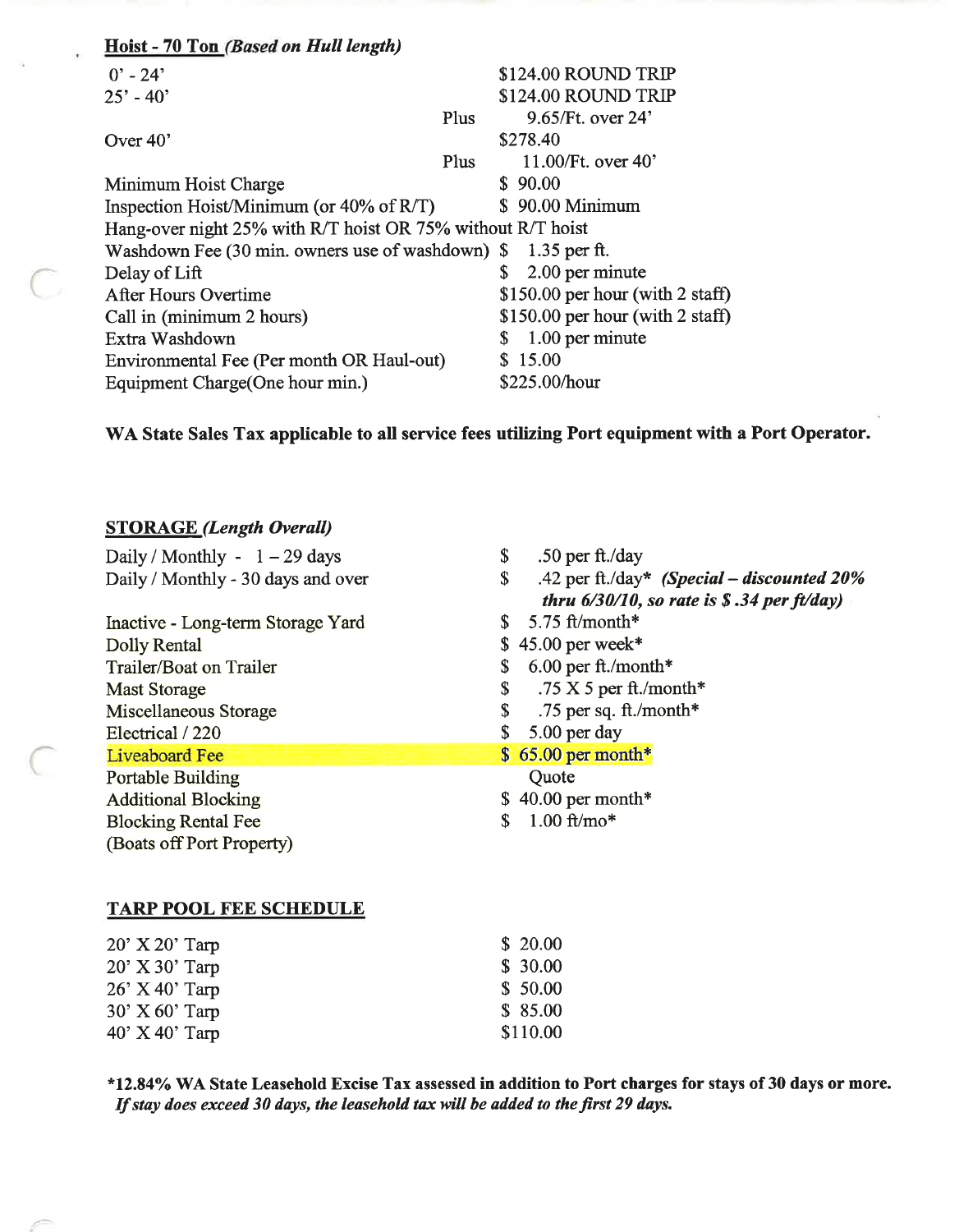#### **MISCELLANEOUS**

| Mini-Storage Units                      | \$                | 1.00/square foot Per month                      |
|-----------------------------------------|-------------------|-------------------------------------------------|
| Port Labor Rate                         | \$                | 50.00/hr. Per Person                            |
| <b>Overtime Labor Rate</b>              | \$                | 75.00/hr. Per Person                            |
| Docking Fee per Ft./day                 |                   |                                                 |
| (Charter Vessels, + \$.60 per person)   | \$                | 1.00                                            |
| Relocate Vessel by Hand                 | \$                | 50.00                                           |
| <b>Relocate Vessel with Port Skiff</b>  | \$                | 100.00                                          |
| <b>Emergency Pumps</b>                  | \$                | 100.00                                          |
| <b>Bilge Water</b>                      | \$                | .50 per gallon                                  |
| Chain Up Fee-1st Offense                | \$                | 100.00                                          |
| $2nd$ Offense                           | \$                | 200.00                                          |
| 3 <sup>rd</sup> Offense                 | \$                | 400.00                                          |
| Impound Fee-1 <sup>st</sup> Offense     | \$                | 100.00                                          |
| $2nd$ Offense                           | \$                | 200.00                                          |
| 3 <sup>rd</sup> Offense                 | \$                | 400.00                                          |
| Pet Clean-up                            | \$                | 50.00                                           |
| Late Charge                             | \$                | 10.00 minimum or $1.5\%$ of                     |
|                                         |                   | balance, whichever is greater.                  |
| <b>Waiting List Fee</b>                 | \$                | 50.00                                           |
| <b>Waiting List Renewal Fee</b>         | \$                | 25.00                                           |
| <b>Garbage Dump Fee</b>                 | \$                | 320.00                                          |
| Photocopy/page                          | \$                | .15 plus sales tax                              |
| Information                             | \$                | .50 per page plus sales tax                     |
| Fax Incoming - First Page               | \$                | 2.50                                            |
| <b>Each Additional Page</b>             | \$                | 1.25                                            |
| Fax Local Outgoing - First Page         | \$                | 2.50                                            |
| <b>Each Additional Page</b>             | \$                | 1.25                                            |
| Fax Long Distance Outgoing - First Page | \$                | 5.00                                            |
| <b>Each Additional Page</b>             | \$                | 3.00                                            |
| <b>NSF Check Charge</b>                 | \$                | 50.00 per occurrence                            |
| <b>Launch Ramp Parking Fee</b>          | $\boldsymbol{\$}$ | $10.00$ per day                                 |
| <b>Annual Ramp Parking Fee**</b>        | $\mathbf{s}$      | 45.00 per year                                  |
| **Free with Verified VA Determination   |                   |                                                 |
| Port Hadlock Dock - Dinghy/Skiff Tie-up |                   | \$125.00 annual (dock) - \$75.00 annual (beach) |

 $\sim$ 

| Non-Metered Electrical/Winter   |                                               | Non-Metered Electrical/Summer |                                      |
|---------------------------------|-----------------------------------------------|-------------------------------|--------------------------------------|
| $20'$ & $25'$ slips             | \$35.75/mo                                    | $20'$ & $25'$ slips           | \$17.85/mo                           |
| $30'$ & $35'$ slips             | 47.55/mo                                      | $30'$ & $35'$ slips           | 28.60/mo                             |
| 40' & Up+ Business $59.40/mo$   |                                               | 40' & Up+ Business $41.60/mo$ |                                      |
| <b>AIRPORT</b>                  |                                               |                               |                                      |
| Daily Tie Down                  |                                               | 5.00<br>S.                    |                                      |
| <b>Monthly Grass</b>            |                                               | $$37.00*$                     |                                      |
|                                 | Annual Grass (must pay in advance for 11 mo). | \$407.00*                     |                                      |
| <b>Monthly Paved</b>            |                                               | $$53.50*$                     |                                      |
| <b>Monthly Hangar</b>           |                                               | $$178.50*$                    |                                      |
| Weekly Parking (7 or more days) |                                               | \$10.00                       |                                      |
| <b>Monthly Parking</b>          |                                               | $$30.00*$                     |                                      |
| <b>Annual Parking</b>           |                                               | \$180.00*                     |                                      |
| Commercial Landing Fee          |                                               |                               | \$.30/1000# Max. Loaded Gross Weight |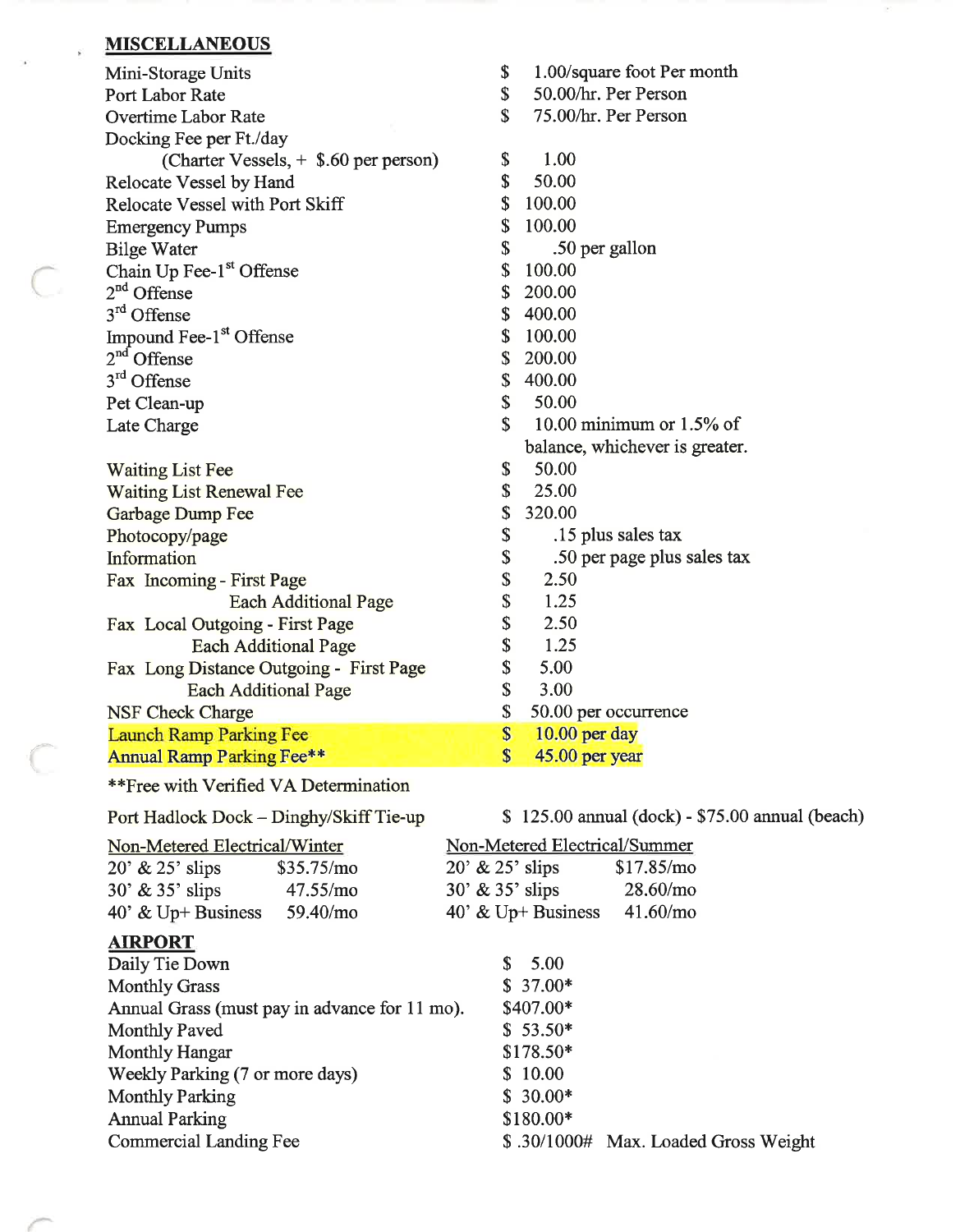# **SHIPYARD**

#### **Schedule of Rates and Fees - PROPOSED - Effective January 1, 2011**

#### **300 TON TRAVELIFT**

Round-trip Haulout (Based on Hull length)

| Vessels up to 70'                  | $$11.00$ per ft                    |
|------------------------------------|------------------------------------|
| Vessels 71' up to 90'              | \$12.00 per ft.                    |
| Vessel over 90'                    | \$14.00 per ft                     |
| Minimum Hoist Charge               | \$450.00                           |
| Reblocking                         | 75% of Round-trip Rate             |
| <b>Inspection Hoist</b>            | 60% of Round-trip Rate             |
| Inspection Hoist prior to launch - | 25% of Round-trip Rate             |
| Overnight Hang Inspection Hoist -  | \$450.00 or 75% of Round-trip Rate |
| Washdown Fee                       | $2.00$ per ft/hour                 |

#### Multi-Hulls pay 150% of above rates

Diver Fees May Apply for Strap Placement

WA State Sales Tax applicable to all service fees utilizing Port equipment with a Port Operator.

Overtime

Emergency (Call In) Minimum 2 hours

Equipment charge

Normal fees PLUS \$110.00 Flat Fee and \$75.00/hr per person (2 staff min.) Normal fees PLUS \$300.00 Flat Fee and \$75.00/hr per person (2 staff min.) \$1,050.00 per hour

#### **TOPSIDE WORK PIER USAGE FEES**

Base charge Extra time

 $$25.00$  (Minimum 1 hour) \$50.00/hour

### MISCELLANEOUS HOIST FEES

Port Labor Charge Delay of Lift  $\frac{3}{2}$ **Cancellation Fee** 

\$50.00/hr per person \$ 2.00 per min \$100.00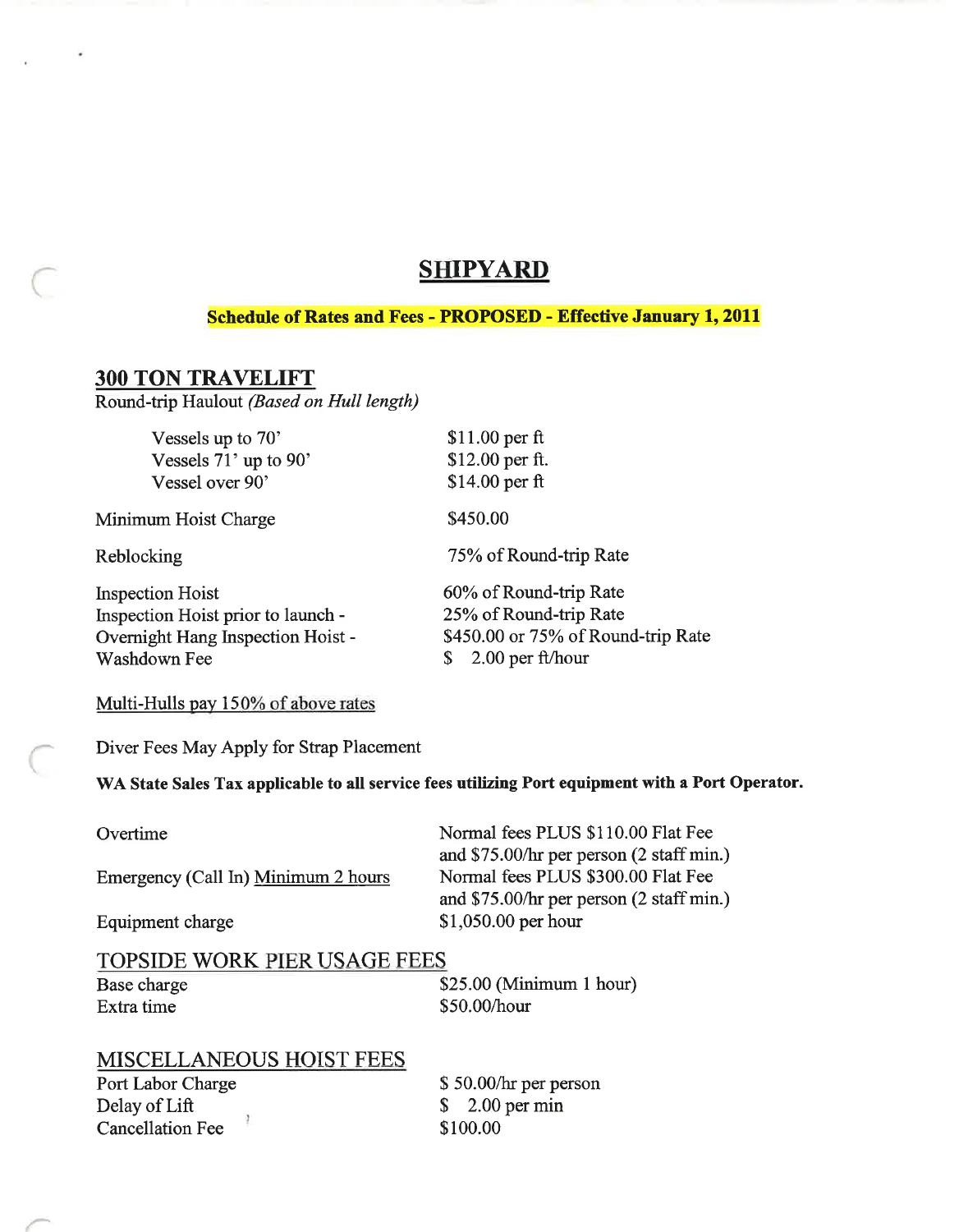#### **STORAGE**

(Minimum Blocking Fee of 5 days for Storage, Environmental Fee & Electric)

Storage Environmental Fee (Hull length) \$.75/ft./month\* Minimum \$37.50 - Can pro-rate up to 2 weeks.

Storage (Length Overall)

| $$.60 ft./day*$                                         |
|---------------------------------------------------------|
| $$.80 ft./day*$                                         |
| $$1.00 ft/day*$                                         |
| Miscellaneous (Gear & Equipment) \$ .75/sq. ft./month * |
|                                                         |

There is an additional fee of 3% of the value of improvements & enhancements to the vessel made by anyone other than owner or crew while vessel is at the Port of Port Townsend.

#### **TARP POOL FEE SCHEDULE**

| $20'$ X $20'$ Tarp | \$20.00  |
|--------------------|----------|
| $20'$ X 30' Tarp   | \$30.00  |
| $26'$ X 40' Tarp   | \$50.00  |
| $30'$ X 60' Tarp   | \$85.00  |
| $40'$ X $40'$ Tarp | \$110.00 |

#### **ELECTRIC**

**Yard Electric** 

\$1.00/day base fee/Plus KWH use

| Moorage Electric   |                                   |
|--------------------|-----------------------------------|
| Daily              | \$5.00                            |
| Monthly            | \$1.00/day base fee/Plus KWH used |
| Work Pier Electric | \$5.00                            |
|                    | \$1.00/day base fee/Plus KWH used |

### **MOORAGE**

Moorage rate is based on overall length or slip length, whichever is greater **Dock Moorage (Daily)** \$1.00/ft.

### **Moorage Guest Monthly (Ask about availability)**

| 25'                       | $$7.37$ Ft/mo* winter  | $$10.21$ Ft/mo* summer |
|---------------------------|------------------------|------------------------|
| $30' - 39'$               | $$7.81$ Ft/mo* winter  | $$10.80$ Ft/mo* summer |
| $40^{\circ} - 49^{\circ}$ | $$8.28$ Ft/mo* winter  | $$11.46$ Ft/mo* summer |
| $50' - 52'$               | $$8.78$ Ft/mo* winter  | $$12.14$ Ft/mo* summer |
| $53' - 60'$               | $$9.31$ Ft/mo* winter  | $$12.89$ Ft/mo* summer |
| $61' - 70'$               | \$9.87 Ft/mo* winter   | $$13.66$ Ft/mo* summer |
| $71' - 90'$               | $$10.45$ Ft/mo* winter | $$14.47$ Ft/mo* summer |
| $91' - 110'$              | $$11.08$ Ft/mo* winter | $$15.35$ Ft/mo* summer |
| $111' - 130'$             | $$11.76$ Ft/mo* winter | $$16.28$ Ft/mo* summer |
| <b>Work Pier Moorage</b>  |                        | \$1.00/ft./day         |

\$50.00 Minimum Includes Pier deck access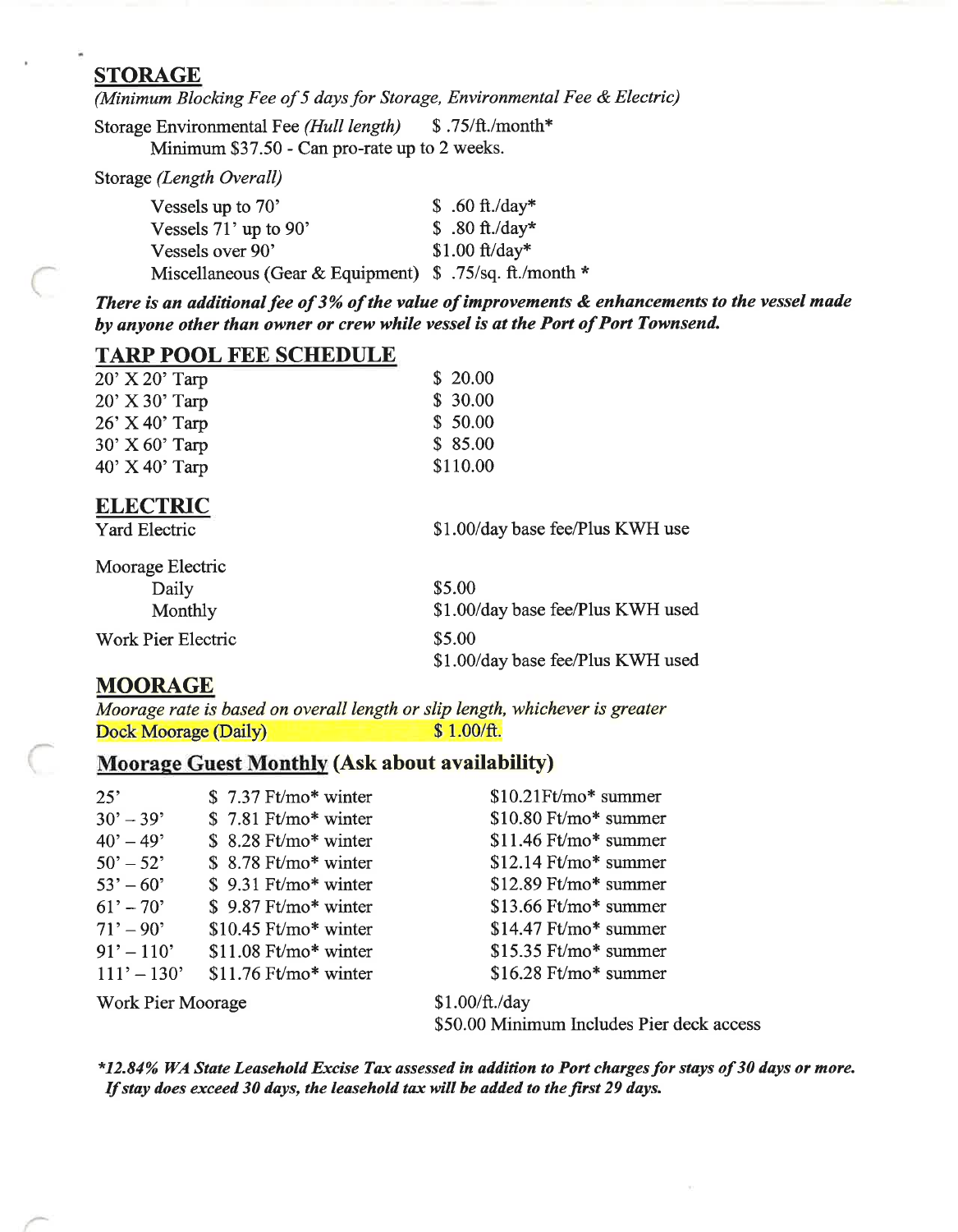# **POINT HUDSON**

 $_{\lambda}$   $_{\lambda}$   $_{\odot}$   $^{-1}$ 

#### **Schedule of Rates and Fees - PROPOSED Effective January 1, 2011**

| <b>Reservation Fee</b>                | $\mathbf S$<br>7.00 per reservation                         |
|---------------------------------------|-------------------------------------------------------------|
| Nightly Moorage                       | $\mathbb{S}$<br>$1.00$ ft/night                             |
| <b>Marine Trades customers</b>        | .50 Ft/night (Monday-Thursday, while boat<br>$\mathbf S$    |
|                                       | is being worked on by a marine trade–space available basis) |
| Temporary Tie-up (up to 4 hours)      | 5.00<br>S                                                   |
| <b>Nightly Electrical</b>             | \$<br>3.00/per night Over 55' \$5.00/per night              |
| <b>Winter Monthly Moorage</b>         |                                                             |
| 25'                                   | 7.37 ft/month*<br>\$                                        |
| $30' - 39'$                           | \$<br>7.81 ft/month*                                        |
| $40' - 49'$                           | \$<br>8.28 ft/month*                                        |
| $50^{\circ} - 52^{\circ}$             | \$<br>$8.78$ ft/month*                                      |
| $53'$ to $60'$                        | \$<br>9.31 ft/month*                                        |
| $61'$ to $70'$                        | \$<br>$9.87$ ft/month*                                      |
| $71'$ to 90'                          | \$<br>$10.45$ ft/month*                                     |
| 91' to 110'                           | \$<br>$11.08$ ft/month*                                     |
| 111' to 120'                          | $\mathbb{S}$<br>11.76 $ft/month*$                           |
| <b>Limited Access Moorage</b>         | $\mathbf S$<br>4.69 ft/month*                               |
| <b>Business Moorage</b>               | Same as PTBH Permanent Rate/Ft/month*                       |
| <b>Liveaboard Fee</b>                 | \$<br>$65.00$ per month*                                    |
| <b>Environmental Fee</b>              | \$<br>5.00 per month                                        |
| Electric – Base fee                   | \$<br>8.25 per month + KWH's Used                           |
| RV Space (winter) Monthly             | \$400.00 per month* (Oct. through May)                      |
| RV Space (nightly) Hookup             | 30.00 per night-winter (Oct. through April)<br>\$           |
| RV Space (nightly) Premium Waterfront | 35.00 per night-winter (Oct. through April)<br>\$           |
| RV Space (nightly) Hookup             | \$<br>35.00 per night-summer (May through Sept)             |
| RV Space (nightly) Premium Waterfront | 52.00 per night-summer (May through Sept)<br>\$             |
| Dry Camp                              | \$<br>20.00 per night                                       |
| RV Space - Extra Vehicle              | \$<br>5.00 per vehicle/per night                            |
| RV Holding Tank - Dump Fee            | \$<br>5.00                                                  |
| Kayak Storage - Rowing Shells         | \$<br>15.00 per month                                       |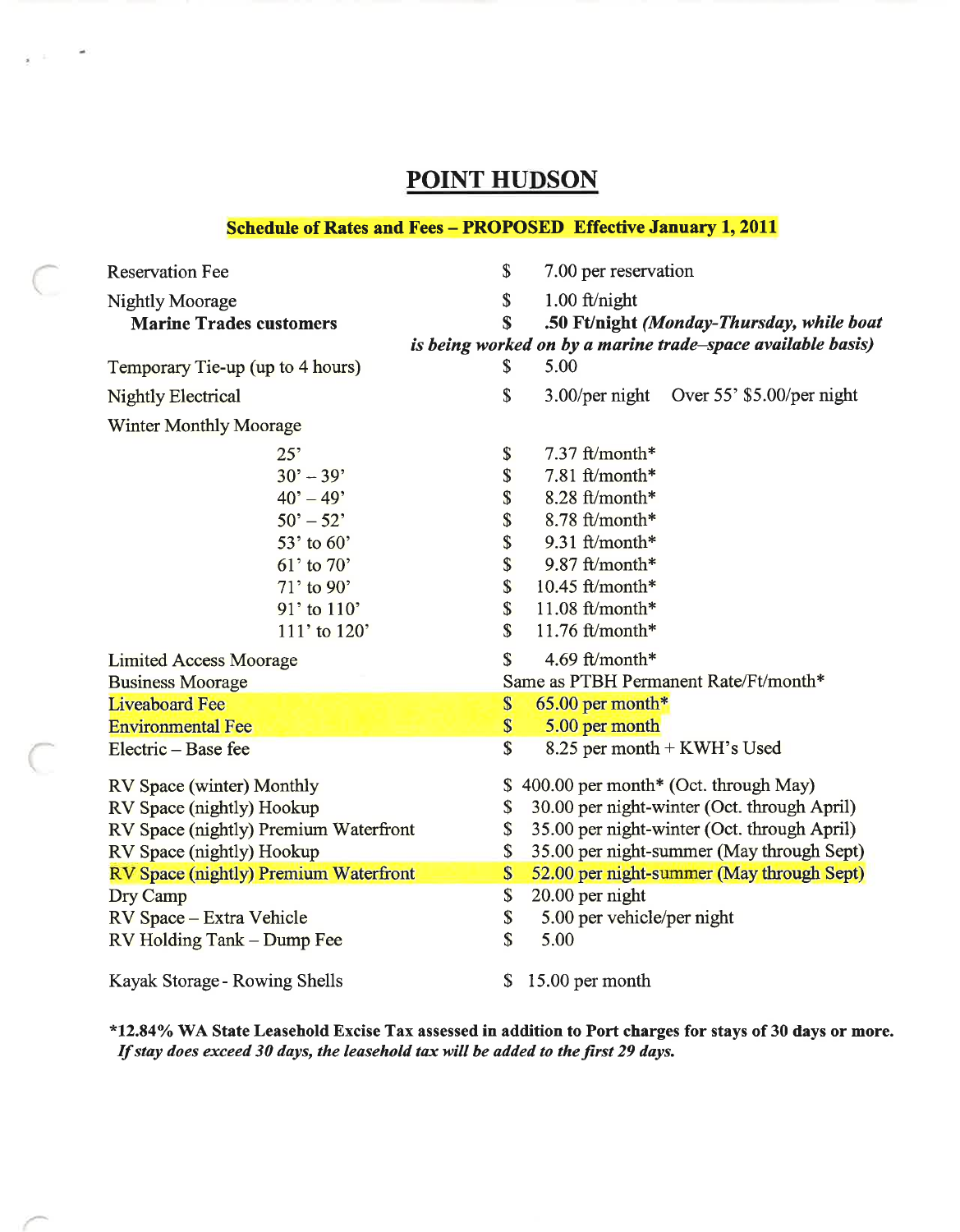# **HERB BECK MARINA - QUILCENE**

**Schedule of Rates and Fees - PROPOSED - January 1, 2011** 

Effective October 1, 2010 Marina harbor entrance is dredged, full rate now applies

#### MOORAGE RATE IS BASED ON OVERALL LENGTH OR SLIP LENGTH, WHICHEVER IS GREATER.

| NIGHTLY MOORAGE                         |                           | \$          | .50 $Ft/night$          |                        |
|-----------------------------------------|---------------------------|-------------|-------------------------|------------------------|
| <b>TEMPORARY TIE UP</b> (up to 4 hours) |                           | S.          | 5.00                    |                        |
| <b>NIGHTLY ELECTRIC</b>                 |                           | S.          | 3.00                    | Over 55' Feet \$5.00   |
| PERMANENT MOORAGE 20'                   |                           |             | $$5.72$ Ft/mo*          |                        |
|                                         | $25^{\circ}$              |             | $$5.89$ Ft/mo*          |                        |
|                                         | $30^{\circ} - 35^{\circ}$ |             | $$6.24 \text{ Ft/mol*}$ |                        |
|                                         | $40^{\circ} - 45^{\circ}$ |             | $$6.62$ Ft/mo*          |                        |
|                                         | $50^{\circ}$              |             | $$7.01$ Ft/mo*          |                        |
|                                         | 53' to $60'$              |             | $$7.45$ Ft/mo*          |                        |
|                                         |                           |             |                         |                        |
| <b>Active Commercial Fishing</b>        |                           |             | $$5.41$ Ft/mo*          |                        |
| Limited Access – Up to 18 Feet          |                           |             | $$3.09$ Ft/mo*          |                        |
| <b>Liveaboard Fee</b>                   |                           |             | \$65.00                 | per month*             |
| <b>Environmental Fee</b>                |                           |             | \$5.00                  | per month              |
| <b>Metered Electric</b>                 |                           | $\mathbf S$ | 8.25                    | per month + KWH's Used |

#### **CAMPING/RV SITES**

**Nightly Camping Space** Nightly RV Space

#### **STORAGE**

 $\mu$ 

**Boat on Trailer** 

\$10.00 per night \$20.00 per night

 $$6.00 ft/mol*$